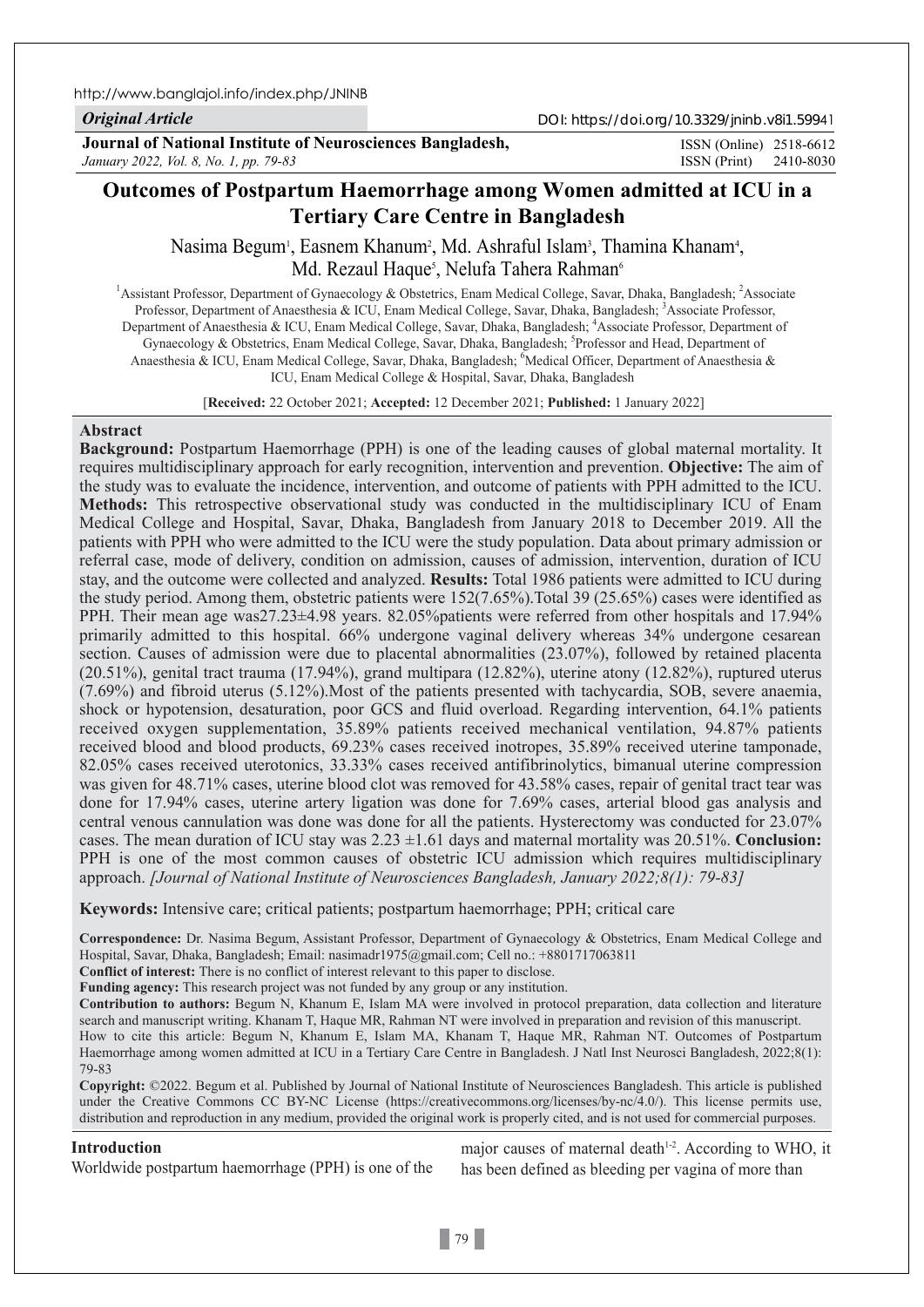$500$  mL following vaginal delivery within 24 hours<sup>3</sup> or an estimated blood loss more than 1000 mL and 1500 mL after Cesarean Section and Cesarean hysterectomy respectively<sup>4</sup>. It has been classified as primary PPH which occurs within 24 hours after delivery and secondary PPH which occurs up to 6 weeks following delivery<sup>5</sup>. Many risk factors have been identified for PPH including advanced maternal age, grand multipara, placental mal-implantation like praevia, accreta, increta or percreta, uterine atony, genital tract trauma or coagulopathy and emergency caesarean section<sup>6,7, 8</sup>.

Haemodynamically unstable PPH patients are usually shifted to ICU for resuscitation and continuous monitoring, to prevent organ failure. Management of these patients with haemorrhagic shock is very challenging for both obstetrician, Anaesthesiologists and intensivist especially in low resource settings. Measures taken in ICU includes: respiratory support, correction of haemodynamic instability, necessary medications, surgical interventions, and intense monitoring. The aim of management in ICU is to ensure adequate oxygenation and tissue perfusion<sup>9</sup>. PPH can lead to wide range of complications if not managed rapidly and efficiently. A large amount of blood loss leads to poor perfusion of vital organs resulting in multi-organ failure<sup>10,11</sup>. Approximately 54-93% of maternal deaths related to obstetric hemorrhage are preventable<sup>12,13</sup>. The aim of the study was to evaluate the incidence, intervention, and outcome of patients with PPH admitted to the ICU.

#### **Methodology**

This retrospective observational study was conducted in the multidisciplinary ICU of Enam Medical College and Hospital, Savar, Dhaka, Bangladesh from January 2018 to December 2019. This hospital was a 1000 bedded teaching hospital with a multidisciplinary management facilities with 17-bedded ICU and had been managed by a team of two consultants, five residents, one associate professor, one professor and attending consultants from other departments. The nurse and patient ratio was 1:2. It had provided services to many critically ill patients in this area, often referred from surrounding districts also. After obtaining institutional approval, case records of patients with PPH admitted to the ICU were retrieved. Patients of non-obstetric per-vaginal bleeding were excluded from the study. Demographic data, mode of delivery, type of admission, Primary causes of PPH, condition at admission, intervention, duration of ICU stay and outcome were collected. SPSS version 20 for windows was used for statistical analysis.

# **Results**

A total number of 1850 patients were admitted to ICU during the study period. Among them obstetric patients were 175 (9.45%). Among these175 patients, 39 (22.2%) were identified with PPH. Majority (74.35%) of them were in between 20 to 30 years of age followed by 23.07% falls into the age group between 31-40 years. Only 2.56% were above 40 years of age [Table I].The mean age of the patients was 27.23±4.98 years (Table 1).

Table 1: Age distribution of the patients

| <b>Age Group</b>   | Frequency | Percent |
|--------------------|-----------|---------|
| 20 to 30 Years     | 29        | 74.3    |
| 31 to 40 Years     |           | 23.1    |
| More than 40 Years |           | 2.6     |
| <b>Total</b>       | 39        | 100.0   |

Majority of the patients were referred from outside hospitals 32 (82.05%) cases and only  $7(17.9\%)$  cases had primary admission to our hospital (Figure I).



Figure I: Types of Admission

Regarding mode of delivery, 25(66%) patients undergone vaginal delivery whereas 13(34%) patients undergone cesarean section (Figure II).

Amongst the primary causes of PPH, majority were due to placental abnormalities 9 (23.07%), followed by retained placenta 8 (20.51%), genital tract trauma 7 (17.94%), uterine atony 6 (15.38%), grand multipara 4 (10.25%), ruptured uterus 3 (7.69%) and fibroid uterus 2 (5.12%) (Figure 2).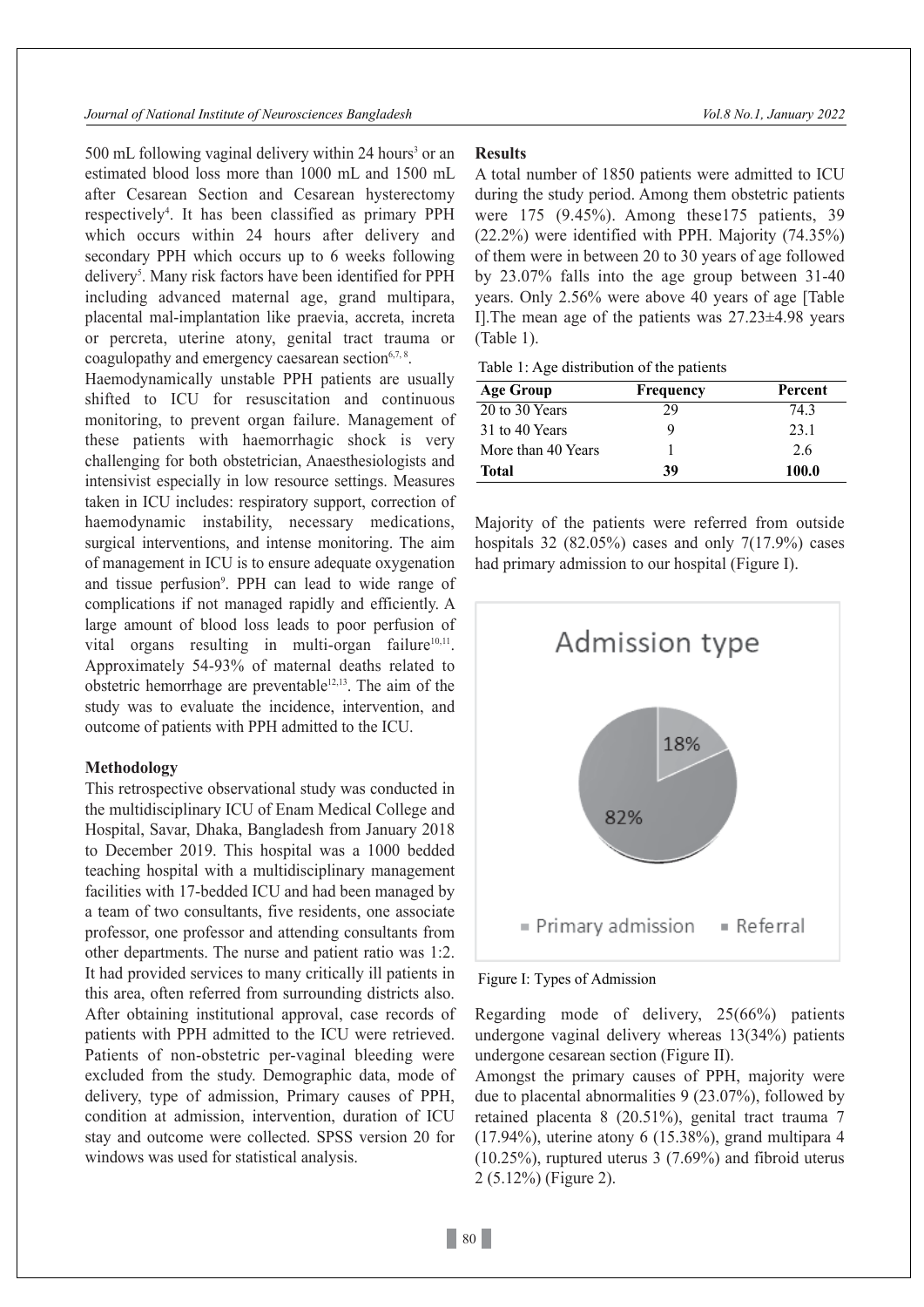

Figure I: Types of Admission



Figure II: Primary causes of PPH

Majority of the patients presented with tachycardia which was 32(82.05%) cases followed by SOB 31(79.48%) cases, severe anaemia 28 (71.79%) cases, shock or hypotension 27(69.23%) cases, desaturation 26(66.66%) cases, poor GCS 13(33.33%) cases and fluid overload 6(15.38%) cases (Table 2).

The resuscitative measures taken to manage the patients are listed in Table IV.25 (64.10%) received oxygen supplementation, 14(35.89%) received mechanical ventilation, 37(94.87%) received blood and blood products, 69.23% received Inotropes, 32(82.05%) received uterotonics, 13(33.33%) received antifibrinolytics, bimanual uterine compression was

done for 19 (48.71%), uterine blood clot was removed from 17 (43.58%), 14 (35.89%) received uterine temponade (Sayba's method), repair of genital tract tear was done for 7 (17.94%), uterine artery was ligated for 3(7.69%) cases, arterial blood gas analysis and central venous cannulation was done for 39(100.0%) of patients and hysterectomy was conducted for 9(23.07%) patients (Table 3).

## Table 2: Condition at admission

| <b>Parameters observed</b> | Frequency | Percent |  |
|----------------------------|-----------|---------|--|
| Severe Anaemia             | 28        | 71.8    |  |
| Desaturation               | 26        | 66.7    |  |
| Tachycardia                | 32        | 82.1    |  |
| Hypotension/Shock          | 27        | 69.2    |  |
| <b>SOB</b>                 | 31        | 79.5    |  |
| GCS: < 8                   | 13        | 33.3    |  |
| Fluid overload             | 6         | 15.4    |  |

#### Table 3: Resuscitative Measures

| <b>Intervention</b>                | Frequency | Percent |
|------------------------------------|-----------|---------|
| Oxygen supplementation             | 25        | 64.1    |
| Arterial Blood gas analysis        | 39        | 100.0   |
| Mechanical ventilation             | 14        | 35.9    |
| Blood and Blood products           | 37        | 94.9    |
| Inotropes                          | 27        | 69.2    |
| Central venous cannulation         | 39        | 100.0   |
| Uterotonics                        | 32        | 82.1    |
| Antifibrinolytics                  | 13        | 33.3    |
| Bimanual uterine compression       | 19        | 48.7    |
| Removal of uterine blood clot      | 17        | 43.6    |
| Sayeba's method/ Uterine Temponade | 14        | 35.9    |
| Repair of genital tract tear       | 7         | 17.9    |
| Uterine artery ligation            | 3         | 7.7     |
| Hysterectomy                       | 9         | 23.1    |

Majority (69.23%) of the patients stayed in the ICU for 2-3 days, followed by 23.07% stayed for 4-5 days. Shortest duration was 1 day and the highest duration was 10 days. The mean duration of ICU stay was 2.23±1.61 days (Table 4).

Table 4: Duration of ICU stay

| Duration of stay (days) | Frequency | Percent |  |
|-------------------------|-----------|---------|--|
| $<$ 2                   |           | 2.6     |  |
| $2 - 3$                 | 27        | 69.2    |  |
| $4 - 5$                 | 9         | 23.1    |  |
| >5                      | 2         | 5.1     |  |
| <b>Total</b>            | 39        | 100.0   |  |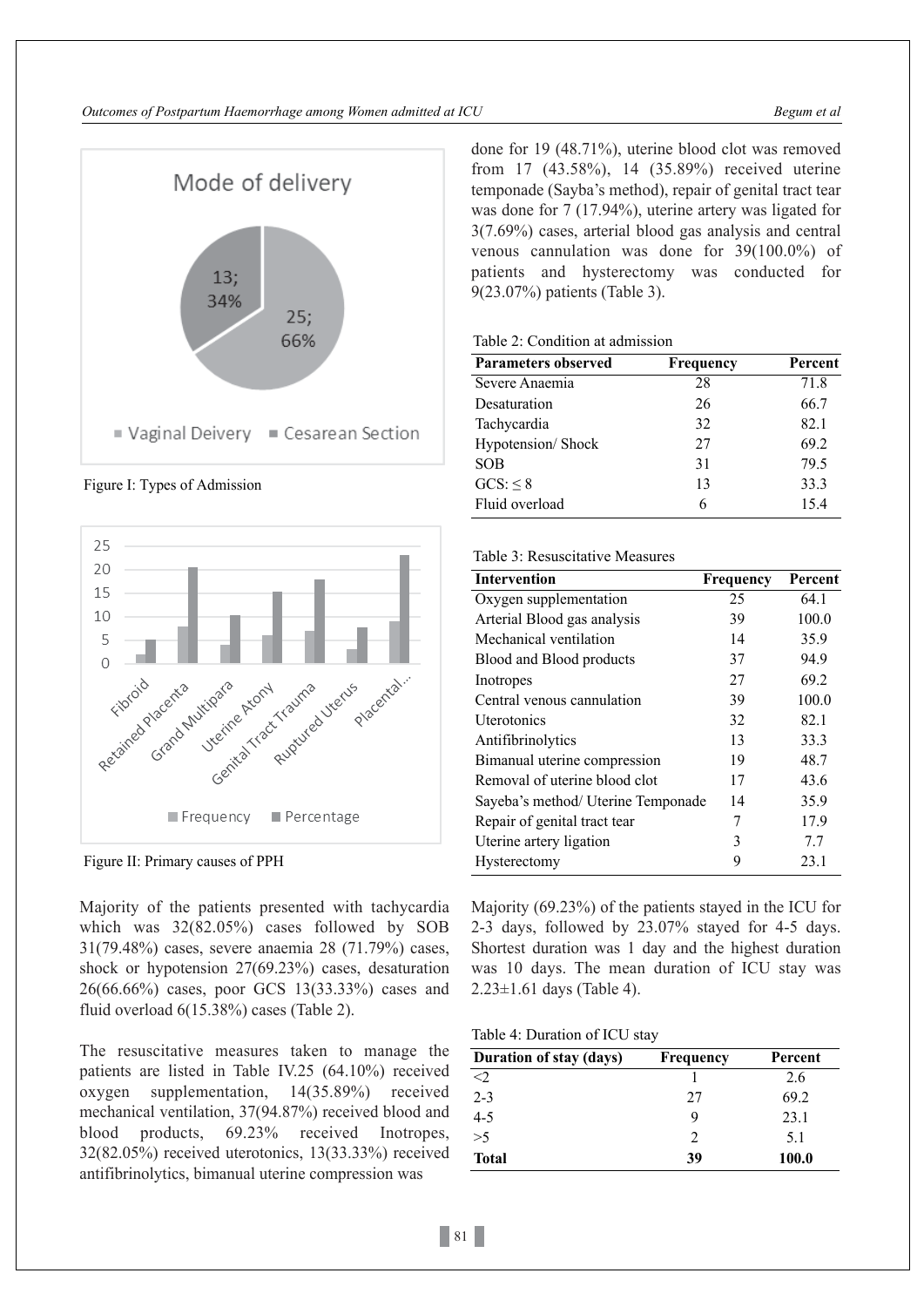About 31(79.48%) patients survived after PPH whereas, 8(20.51%) did not survived (Table 5).

| Table 5: Outcomes of the PPH Patients |  |  |  |
|---------------------------------------|--|--|--|
|---------------------------------------|--|--|--|

| <b>Outcome</b> | Frequency | Percent |
|----------------|-----------|---------|
| Survivor       |           | 79.5    |
| Non survivor   |           | 20.5    |
| <b>Total</b>   | 39        | 100.0   |

## **Discussion**

Intensive care unit is a special section in the hospital which is designed to offer comprehensive care to critically ill patients with a focus to resuscitate and stabilize patients' haemodynamic abnormalities in order to prevent organ failure<sup>9,14-15</sup>. Obstetric haemorrhage is the leading cause of maternal mortality and PPH accounts for two-thirds of cases of obstetric haemorrhage and nearly one-quarter of all maternal mortality worldwide<sup>8</sup>. In our study obstetric cases were 9.45% of total ICU admission among which cases of PPH were  $22.2\%$  whereas it was  $28\%$  in Bahadur et al<sup>16</sup>, 37.2% in Lataifeh et al<sup>17</sup> and 13.5% in Farzi et al<sup>18</sup>. The mean age of these patients was 27.23±4.98 years which is comparable to the study of Uzundere et al<sup>6</sup>  $(28.9 \pm 6.68$  years) and Krishna et al<sup>2</sup>  $(27 \pm 4)$ years).82.05% of our patients were referred from outside hospitals which is contrary to Rasooli et al<sup>19</sup>  $(20.68\%)$ .

The most common cause of PPH is uterine atony which constitutes to about 70-80% of PPH cases<sup>20</sup>. Diminished uterine tone and decreased contraction of the myometrium reduces compression of the blood vessels supplying to the placental thus increasing postpartum blood  $loss^{20}$ . We found 15.38% were due to uterine atony which is lower than that of Lataifeh et al<sup>17</sup>  $(37.5%)$  and higher than that of Bhatt et al<sup>21</sup>  $(12.3%)$ . Retained placenta is another cause of PPH. Risk factors for retained placenta are abnormal placentation in the uterus such as placenta accreta, abnormal placental formation etc. PPH also caused by trauma such as laceration of vulva, vagina, cervix and uterus and trauma may occur during normal vaginal delivery<sup>9</sup>. In this study 20.51% was due to retained placenta and 17.94% was due to genital tract trauma whereas in Verma et al.<sup>22</sup> it was  $1.31\%$  and  $6.57\%$  respectively. Other causes of PPH are abnormal placental position and ruptured uterus. In this study 23.07% were due to placental abnormalities and 7.69% due to ruptured uterus whereas in the study of Uzundere et  $al<sup>6</sup>$  it was 8.02% and 16.57% respectively.

Regarding the condition of the patients at admission,

majority of the patients presented with tachycardia, shock, hypotension, severe anaemia, and respiratory distress, and poor GCS etc. Hence, multi-disciplinary approach is essential to manage PPH. Emergency surgical intervention, administration of uterotonics and or haemostatic agents and rapid supply and replacement of necessary blood and blood products are important steps in treatment 23. The WHO stated that, the use of oxytocin should be the first choice in the third stage of labor to prevent PPH in all women giving  $birth<sup>24</sup>$ . In this study, all the patients received oxygen supplementation, central venous cannulation, and arterial blood gas analysis. About 69.23% cases received inotropes, 82.05% cases received uterotonics, 33.33% cases received antifibrinolytics, 48.71% cases received bimanual uterine compression, 35.89% patients received mechanical ventilation. In addition to the treatments mentioned above, transfusion of blood and blood products in patients with PPH is one of the most substantial steps of treatment. In this study, 94.87% cases received infusion of blood and blood products. Uterine artery ligation was done for 7.69% cases which is less comparable to Krishna et al 2 (53.33%) and 23.07% of these patients undergone hysterectomy whereas it was 73.33% in Krishna et al 2 and 50% cases in Lataifeh et al 6 .

Majority (69.23%) of the patients stayed in the ICU for 2-3 days, followed by 23.07% stayed for 4-5 days. Shortest duration was 1 day and the highest duration was 9 days. The mean duration of ICU stay was 2.23  $\pm 1.61$  days which is comparable to the study of Uzundere et al<sup>6</sup>  $(1.88 \pm 1.01$  days). In low income countries, PPH is a leading cause of maternal mortality representing  $27.1\%$  maternal deaths<sup>25,26</sup>. In this study maternal mortality was 20.51% which is much higher than Krishna et al. 2 (13.33%).

#### **Conclusion**

The care of acutely ill PPH patients in the ICU is challenging and often requires a multidisciplinary team approach. It is vital to have written protocols for the departments for proper interdisciplinary care. Early recognition and prompt management of these patients is essential to prevent maternal morbidity and mortality.

#### **References**

1. Foley MR, Strong TH, Garite TJ. Obstetric Intensive Care Manual. Pennsylvania (NY): McGraw Hill Professional; 2018. Available from: https://obgyn.mhmedical.com/content.aspx ?bookid=2379&sectionid=185992021 [Accessed on:20.4.2021]. 2. Krishna HM, Chava M, Jasmine N, Shetty N. Patients with